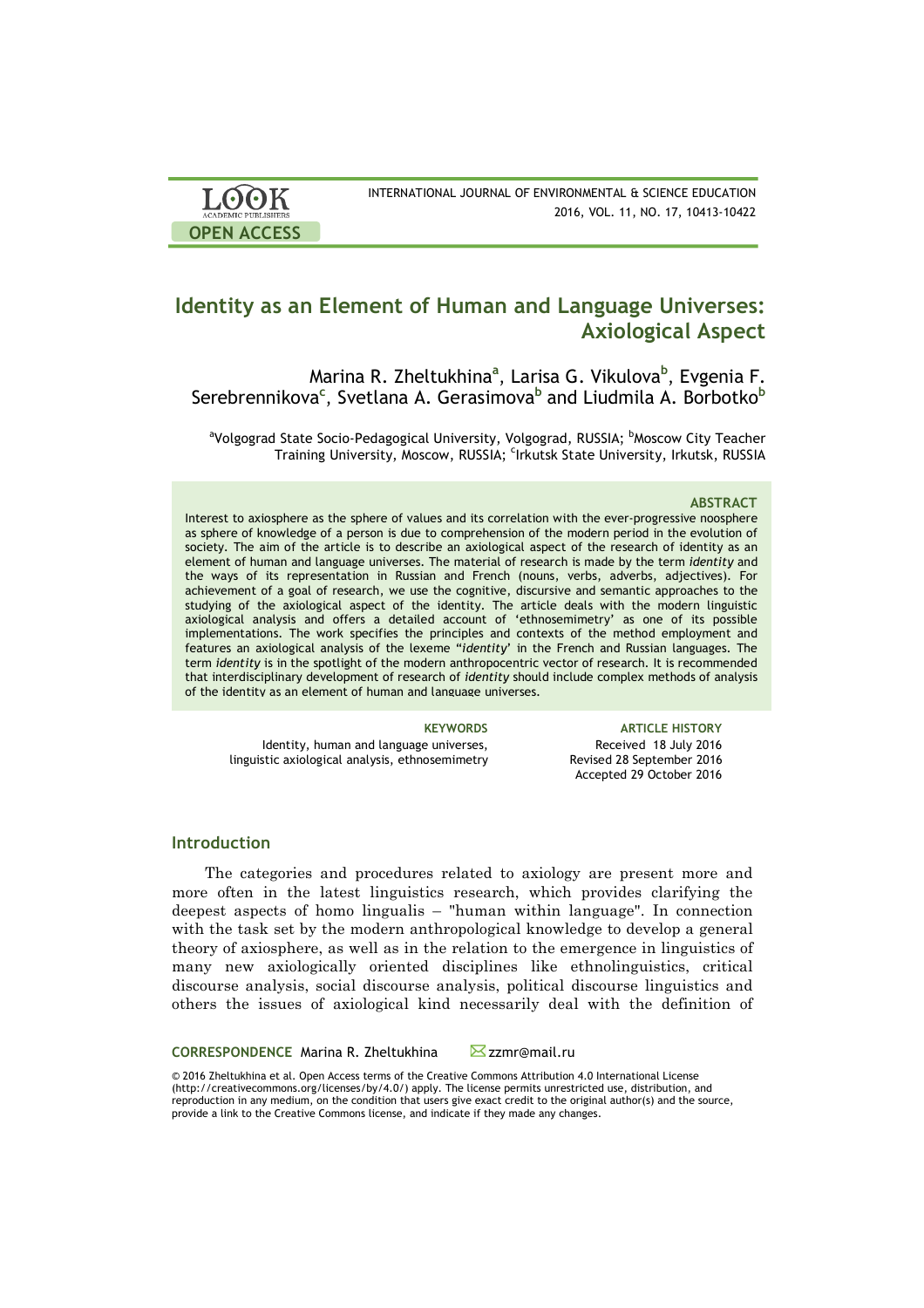methods and a combination of adequate methods and techniques of analysis, that rely on paradigm changes in modern linguistics and on the experience in understanding of man and his language.

Modern state of the globalizing world in the era of "postmodernism" makes it particularly relevant to focus on the question of relationship between words and reality, of the clashes of original sustainable concepts within ethnoconsolidating spaces that are open to each other and of the senses of the thriving "interculture". In this regard, the importance of attempts to provide a thorough comprehension of the aspects and problems of axiological linguistic analysis in general and the development of adequate methodology and methods of such an analysis proves to be relevant.

Anthropocentricity of modern linguistics considers a person speaking – homo verbo agens – to be the initial point of consideration. From this angle, language is understood as existential essence of man. Such concepts as "the universe, the universe of man and the universe of language", "image of the world", "life-world" of man, as well as discourse/text, and subjectivity, due to the fundamental ontological paradigm of "People – Language – Culture – World (worlds)" are known as key ones within this paradigm. Since these integrated concepts of modern linguistics have a human origin and have a deep-seated evaluative dimension, they are defined according to their conceptual and linguistic parameters, as well as in the balance of statics and dynamics (Dictionary of foreign words, 1988).

## **Literature Review**

Reflecting the concept of the interdependence of biological, psychological, social and cultural, transcendent and existential ways of human existence of a person (Barreto, 2004; Skrelina, 2009), the certain concepts initiate a question that concerns the categories in the axiological dimension of man and society: identity and personality that can be found in the work of D.A. Shevlyakova (2011), in particular, where while defining the concept of identity three structural components are specified: cognitive, affective (emotional value), behavioral. The cognitive component represents the substantive content (knowledge and understanding of some form of identity, criteria for differentiation and identification). The affective component summarizes the complex of feelings that arouse because of the fact of understanding of identity, and the behavioral component implements a set of behaviors, stereotypes, typical of a particular kind of identity, traditions and customs-related processes of identification (Zheltukhina, 2015).

Interest to axiosphere (the sphere of values) and its correlation with the ever progressive noosphere (sphere of knowledge) of a person is due to comprehension of the modern period in the evolution of society in which the processes of globalization are accompanied by the strengthening of communication, intercultural dialogue, on the one hand, and the intensification of the processes of ethno-cultural as well as and the level of defining its methodological base of research (Zheltukhina, 2014a). On the other hand, it becomes crucially important to define the theoretical background, the personal identity of man and society that is reflected more clearly in monographic studies, for instance (Linguistics and axiology: ethnosemimetry of evaluative meanings, 2011).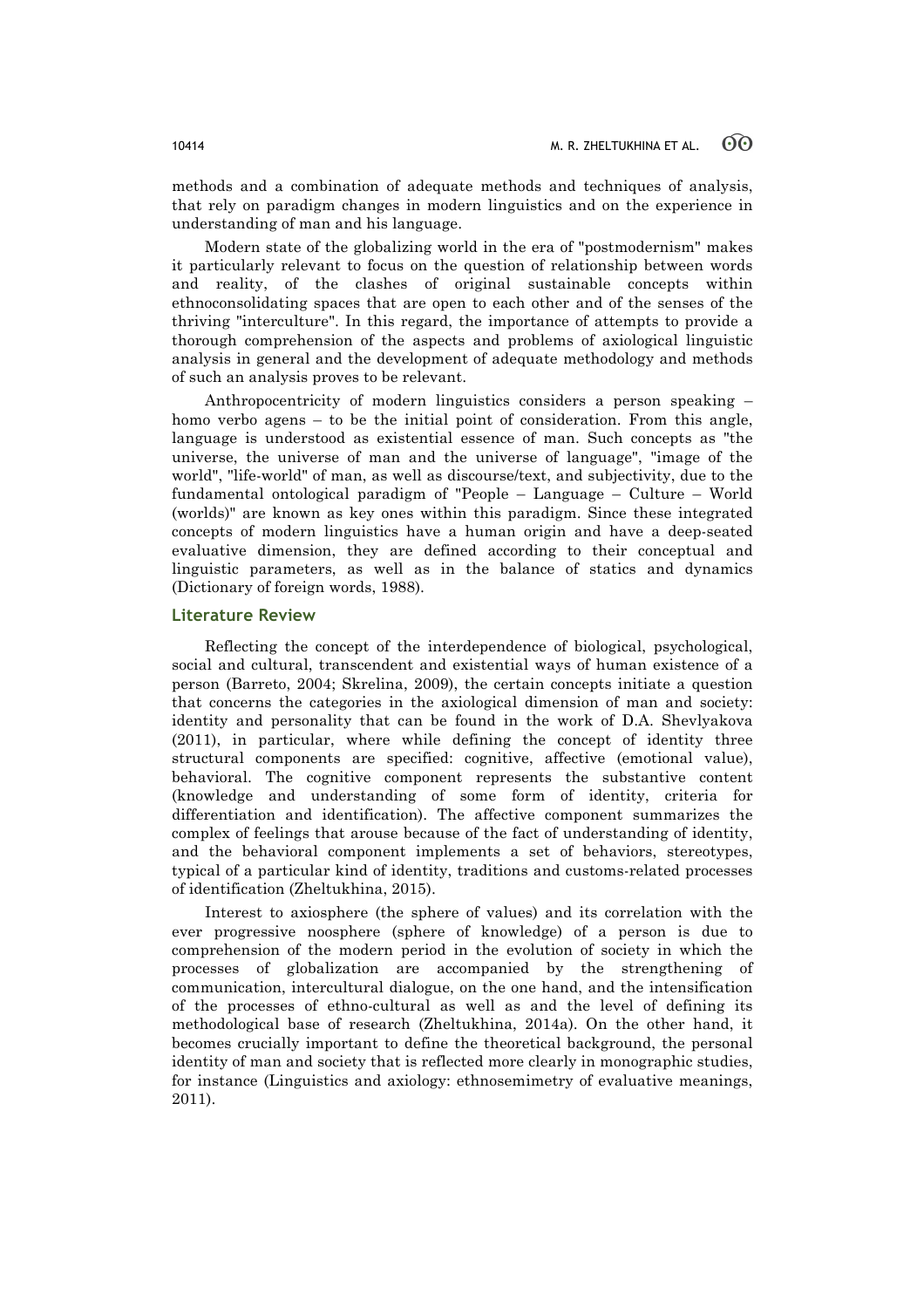The social consequences of the era of high technology and globalization, that significantly increases cognitive and instrumental-material possibilities of man, are such phenomena as identity crisis in some countries, the problem of changing the existent values, the search for the "national idea" and other problems.

Foreign philosophers at the end of XX – the beginning of XXI century have been addressing the issue of identity in terms of axiological approach and in the light of such a social and political process happening in the world as progressive globalization (Drapeau Contim, 2010; Noiriel, 2007). Content analysis of studies on the problem of the dialogue of cultures of the recent decades shows that the representatives of different sciences consider the term identity as an ambiguous phenomenon (Zheltukhina et al., 2016b). If a few centuries ago an ethnic, national or a religious identity was an integral part of any culture, and the cultures themselves (Indian, Chinese, Islamic, etc.) were ethno-centric, now, there is a destruction of the "cultural centeredness". The above-mentioned cultures are not traditional in the classic sense, but they have not become modern (Shayegan, 2004). Along with this, it is noted that the excessive cultivation of cultural identity can develop into racism. The so-called "culture of exclusion" (la culture de l'exclusion) leads to the exclusion of the certain culture from the dialogue of cultures, therefore cultural identity should not exist in isolation, but be open in order to provide everyone with the free choice of identity (Portella, 2004).

## *Aim of the Study*

The aim of the study is to describe an axiological aspect of the research of identity as an element of human and language universes.

## *Research questions*

The overarching research question of this study was as follows:

Is the identity an element of human and language universes?

## *Methods*

The material of research is made by the term identity and the ways of its representation in Russian and French (nouns, verbs, adverbs, adjectives). For achievement of a goal of research, we use the cognitive, discursive and semantic approaches to the studying of the axiological aspect of the identity. Identity is transformed from an abstract philosophical category into one of the key concepts of modern humanitarian science. The essence of identity as a social construct, an integral part of the social world and of the axiosphere of the society can be studied, in our perspective, through the interpretation / measurement of a significant body of discourses / texts in the form of linguistic semimetry. It appears that measurement as one of the possible methods of semantic analysis, is to a large extent similar to axiological analysis, to the key terms of which belongs a scale evaluation, the system of values, a binary evaluation of the extreme points of the detected values and the variability within the possible range of values, the dependency of qualification assessment from the original measurements (Vikulova & Serebrennikova, 2014; Zheltukhina et al., 2016a). At the same time, the measurement provides a methodical correlation of the data analysis with ethno-cultural settings of the relationship establishment. Such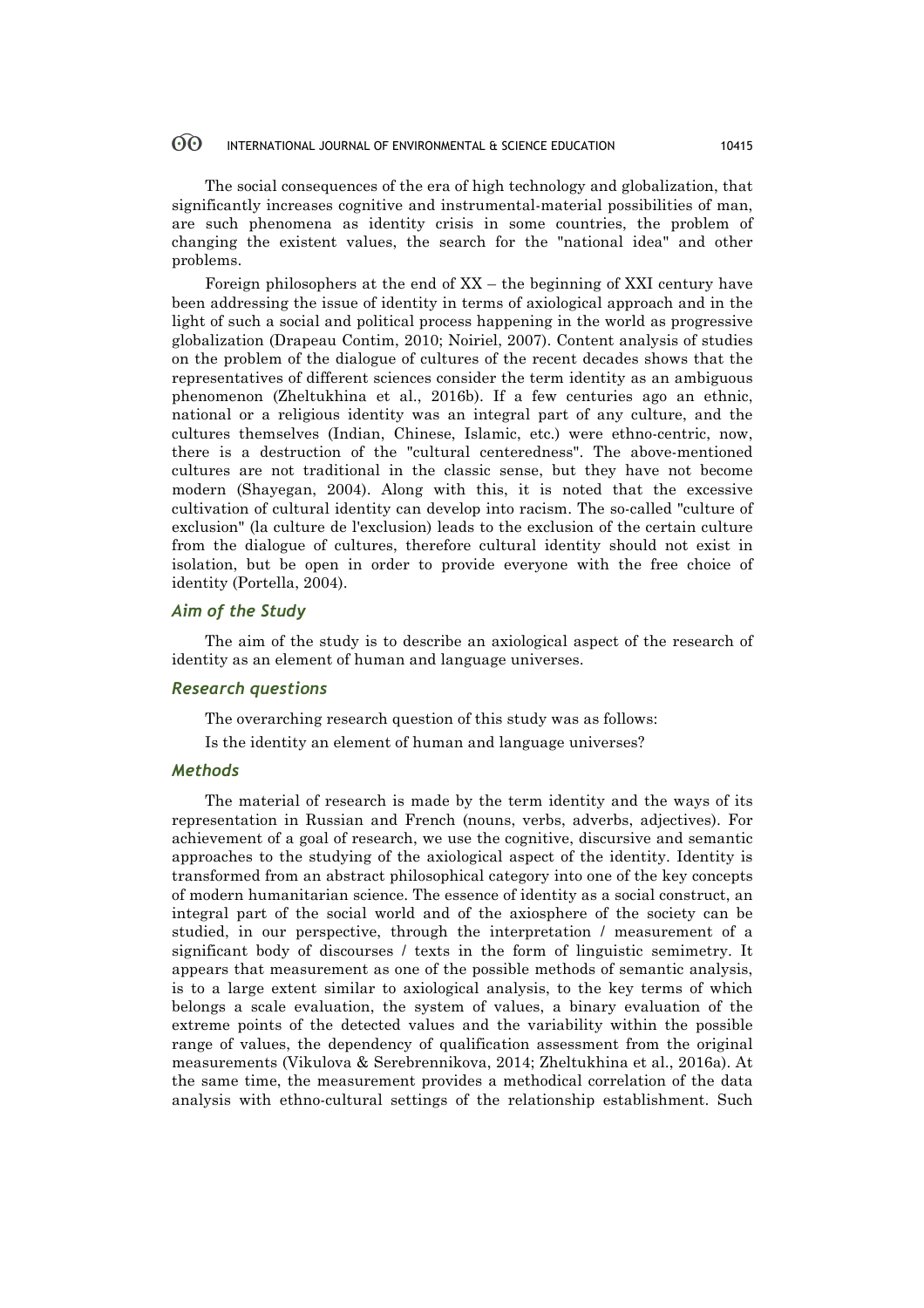method of an axiological linguistic analysis can be called linguistic ethnosemimetry (Serebrennikova, 2008). This term being based on the concept of "measurement – metry" includes two other specific components: "semiotic" and "ethnic". The first refers to the identification of relevance and contents of the studied symbolic form, being close to a semantic analysis to some extent; the latter, based on the linguistic relativity hypothesis, puts all sorts of integral language symbolic form in the context of belonging to a definite cultural chronotope and cultural deixis.

## **Data, Analysis, and Results**

While addressing the issue of gender identity S.V. Mikhailova (2012) carried out an ethnosemiotics analysis of the term *identity* and the ways of its representation in the language of research (Russian) and the language of the material being under studies (French) which proved the following (Mikhajlova, 2012; Vikulova & Kulagina, 2013; Zheltukhina, 2014b). According to the explanatory dictionaries of the Russian and French languages, the word *identity* is of the Latin origin. Still on the one hand, the French specialists insist on adjectival etymology, directly from the adjective *idem*, and its medieval scholastic derivative *identicus* (Dictionnaire historique de la langue française, 2006). On the other hand, according to the Russian tradition a middle-Latin verb *identificare – to equate* (from a class. lat. < *idem* + *facere*, to make smth the same, similar) (Dictionary of foreign words, 1988) is considered to be an etymon. Because the certain Latin adjective is still present in the Russian description of the etymology, the researcher makes a reasonable conclusion that an indicative nature apears basic in defining the concept of identity in the cognition of the two languages. The mentioned above nature indicates the presence of a certain quality, which can be typical of any object, a person, or a phenomenon of reality.

On considering the formal representation of the paradigm of *identity* in French, it became clear that the latter comprises the following elements (Mikhailova, 2012):

## – nouns

- *identité* – an abstract noun, denoting simultaneously **identity**, i.e. similarity with others (synonyms *communauté*, *accord*, *ressemblance*), and **uniqueness**, i.e. distinctiveness that allows to determine the subject / person more accurately (synonym *unité*),

- procedure verbal noun *identification* – **identification** or **recognition**,

- terminological nouns, adjectival by the way of their formation, *identificateur*, *identifieur* – unique sign/s allowing to define the data, to identify them and then to distinguish from others (e.g., IT sphere);

– adjective *identique* (describing a person/object on the grounds of their **identity**, **similarity** with other members of the class, or on the basis of **integrity**, **uniqueness**), *identifiable, identitaire* (verbal adjectives) – amenable to **identification**, personally **identifiable;**

– the verb *identifier* and its reflexive form *s'identifier –* **to establish the identity, the affiliation** by the set of characteristics;

– the adverb *identiquement* to denote the way of functioning of the entity.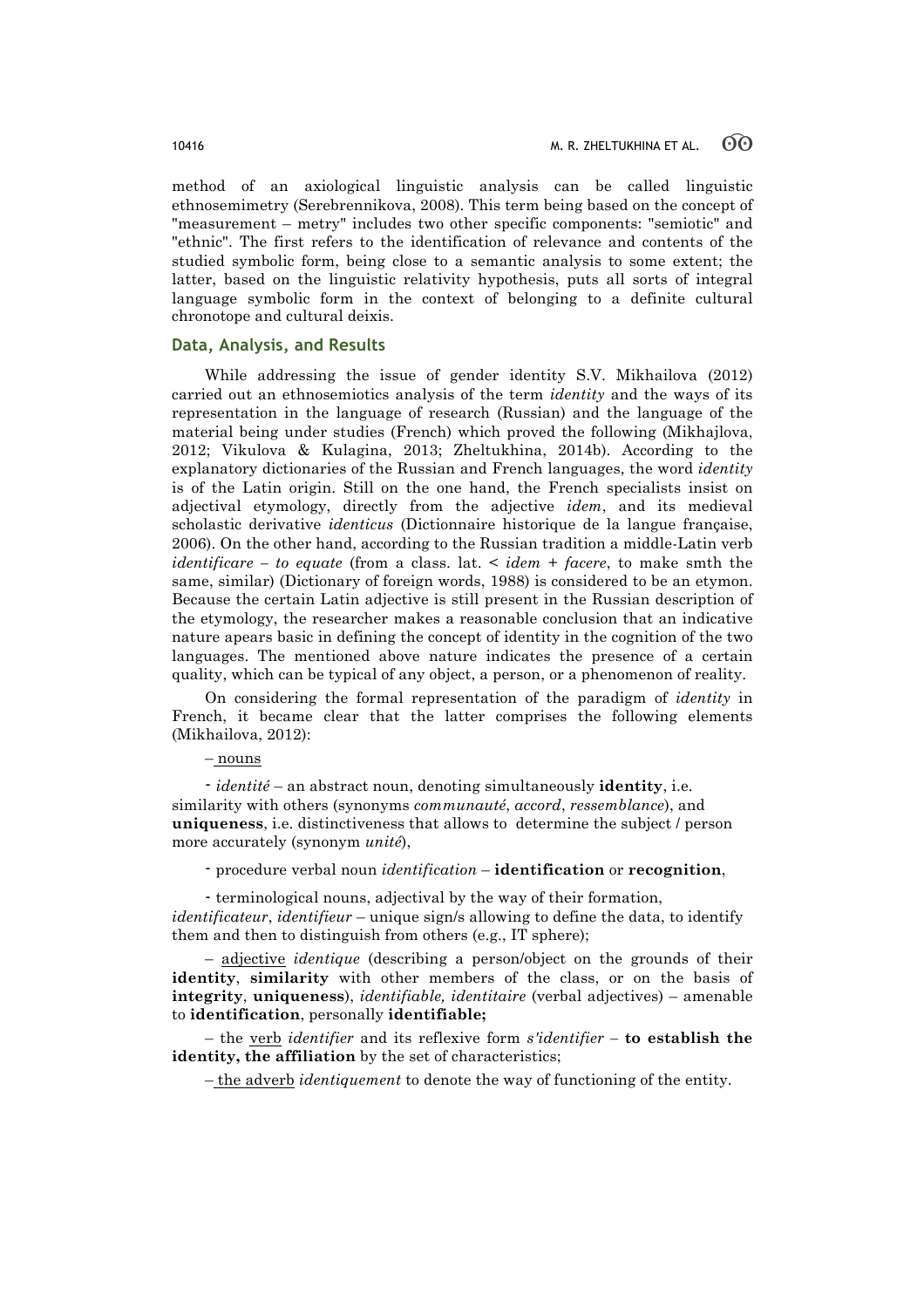It is noted that the phenomenology of identity in the French language is both of **indicative** and **functional** character: along with a common noun, adjectival nouns and adjectives, the signs of activity and action – the verb, the adverb, the verbal noun and adjectives, represent the certain construct. Moreover, the adjectival nature of nouns *identificateur*, *identifieur* is secondary according to the way of derivation. Thus, it is right to emphasize the dominant functional development of the phenomenon in the French consciousness, "which corresponds to the semiosis signification of the situation of the trait carrier's life involvement into some kind of activity" (Serebrennikova, 2008).

The paradigm of *identity* in the Russian language is represented similarly:

– a descriptive definition of the phenomenon is expressed in the adjective *identical* and the abstract noun *identity*,

– an action definition – the verb *identify*, nouns of action *identification*, *identifier*, the adverb *identically*.

All the elements of the paradigm possess the seme "identity, equivalence, similarity". However, the seme "integrity, unity" is not observed in the explanatory dictionary of the Russian language (Dictionary of foreign words, 1988).

Let us focus on the diachronic analysis of the semimetric nature of the paradigm of the word *identity* in the French language. Undoubtedly, the core of the paradigm is represented by the verb *identifier*, the noun *identité* and the adjective *identique*. The adjective *identique* does not belong to the originally Latin lexical corpus of the French language and goes according to the "Historical dictionary of the French language" (Dictionnaire historique de la langue française, 2006) back to the medieval scholastic borrowing *identicus* (*similar*), formed on the basis of the classically Latin adjective *idem.* The appearance of the adjective *identique* was officially recorded in 1610, but the authors of the "Historical dictionary" suppose it to be in use earlier, which is indirectly confirmed by the derivative *identité*, having been presented in the dictionaries from the XIV century and being interpreted as "the quality of something that is similar" (*qualité de ce qui est le même*). Early substantivation (the noun had been fixed in the dictionaries before the adjective was) suggests that the need for conceptual contents was higher in the French language consciousness than for the contents in the form of an attribute.

Having referred the etymology of the certain adjective to the period of the Medieval Latin, the authors of the dictionary provide the primary etymon *idem* of the classical Latin and explain its meaning by the Latin proverb *idem nec unum* (*similar but not the same*). Indeed, *identique* is defined in the dictionary as a characteristic of real objects that are "fully similar to each other, but remain different" (*parfaitement semblables en tout restant distincts*). Since 1825 the adjective has proved to possess a new meaning – "same at different moments of its existence" (*le même à différents moments de son existence*). Similar is the way of development of the semantics of the noun *identité* defining the nature of "something that is permanent, whole" (*ce qui est permanent*, *ce qui est un*) (Dictionnaire historique de la langue française, 2006).

It is important that at every stage of their existence the notion *identité* and the attribute *identique* had an anthropological as well as a non-anthropological meaning, describing both a human and an object. From the middle of XVIII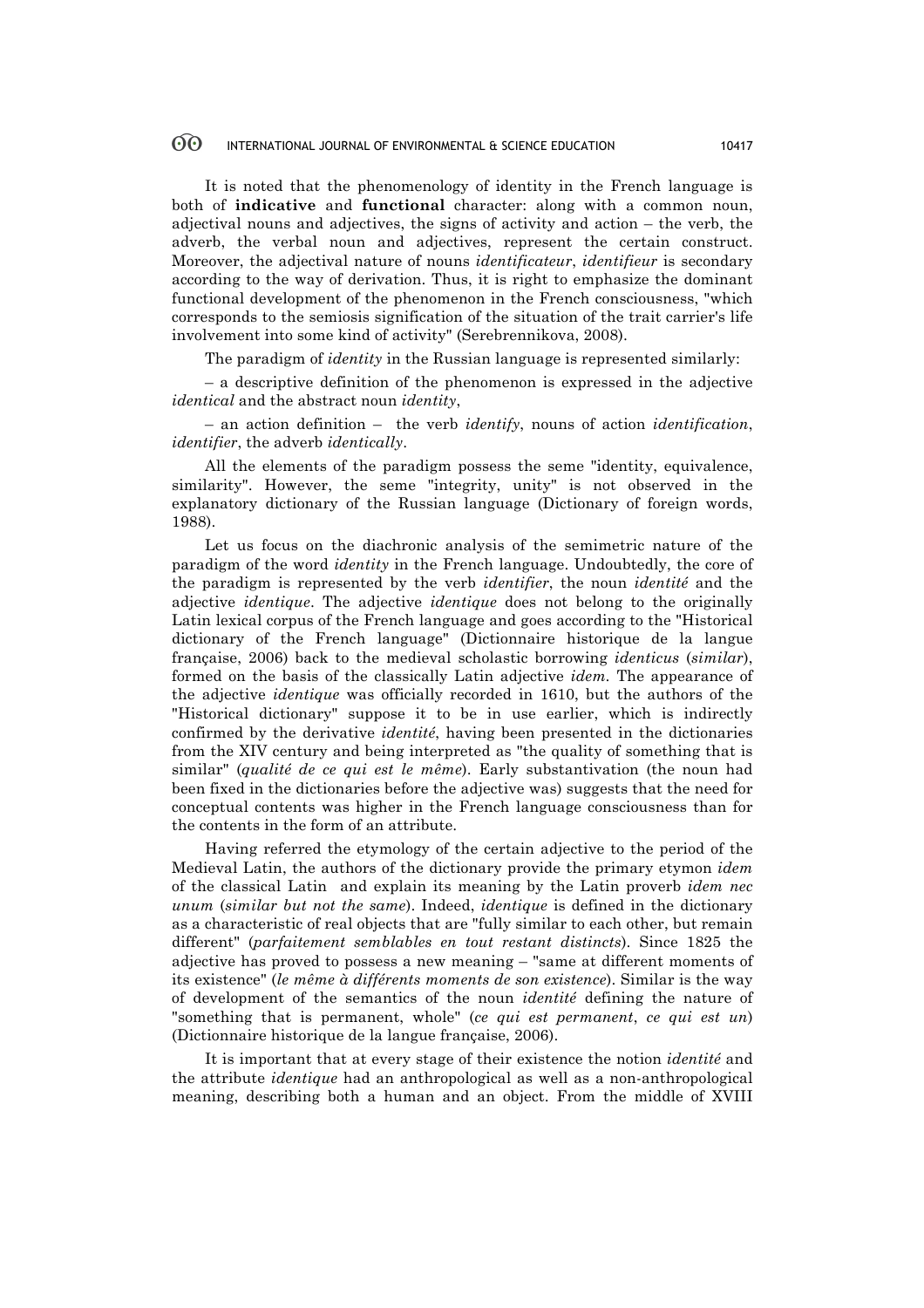century there occurred a significant expansion of a non-anthropological, subject use, mainly in the field of abstract sciences (mathematics, logic, philosophy) which indicates the development of abstract knowledge and the emergence of the associated conceptual unity (Drapeau Contim, 2010).

The French verb *identifier* has been fixed in the dictionaries since 1764 with the meaning of "being seen as similar to another" (*considérer comme identique à autre chose*); in 1784 the following definition appeared: "to know smb., to recognize smth." (*reconnaître qqn*, *qqch*); in 1836 the original meaning of "making similar" was marked as rare. In XIX–XX centuries as a result of a broader interpretation of the word new definitions were added: in 1864 – "to recognize the nature of smb., smth." (*reconnaître la nature de qqn*, *qqch*); at the end of the XIX century – "to define in the terms of a social status" (*reconnaître du point de vue de l'état civil*), and finally, in 1935, "to acknowledge as belonging to some class, kind" (*reconnaître comme appartenant à une classe*, *une espèce*) (Dictionnaire historique de la langue française, 2006). Thus, the original semantic dominant of "similarity" has been present throughout the history of this lexical item; however, from the point of view of the content characteristics there appears a narrower meaning due to the additional correlation – "the similarity with a certain group of objects or people.

Diachronic ethnosemiotics of the lexical unit *identity* in the French language allows drawing the following conclusions:

1) linguistic representatives of the concept of *identity*, being a borrowing of the Medieval scholastic Latin, represent abstract concepts;

2) core meanings of ethnosemiotics of the lexical unit *identity* should are "similarity, identity" and "diversity in one's likeness";

3) dual semantics of this concept is constituted of both an anthropological and non-anthropological meaning based on the seme "similarity, but not a complete coincidence".

While the non-anthropological meaning is developing into a specific terminological meaning in the sphere of mathematics and logic, the anthropological meaning gets a new round of abstracts development in terms of philosophy, social and humanitarian sciences.

In the work of a Russian philosopher, D.G. Trunov (2011) there is a description of the process of identity formation (*self*-*cognition*, in the terminology of the scientist) from the standpoint of modern phenomenology. At the *primary stage of self*-*cognition* there takes place "an acquaintance of a man with himself through the Other," a primary, passive, identity is formed. Eventually, said the philosopher, the *crisis is the primary realization* takes place because of the emerging cognitive dissonance between the natural desire to preserve the integrity and stability of "*self*-concept" and the emergence of the internal changes that do not fit in the usual self-image. Changes may occur, for example, in the connection with a variety of new circumstances in which it is difficult for a person to preserve the usual identity. In such an "extreme situation", an identity crisis is experienced because of which the person refuses either from a new experience as alien, imposed by circumstances or from their former self for the sake of their future self. The third stage of self-cognition is of a renovative character, it initiates the secondary (*active*) identity. D.G. Trunov (2011) insists on the open self-determination, on "the *cycles* of self-cognition, including the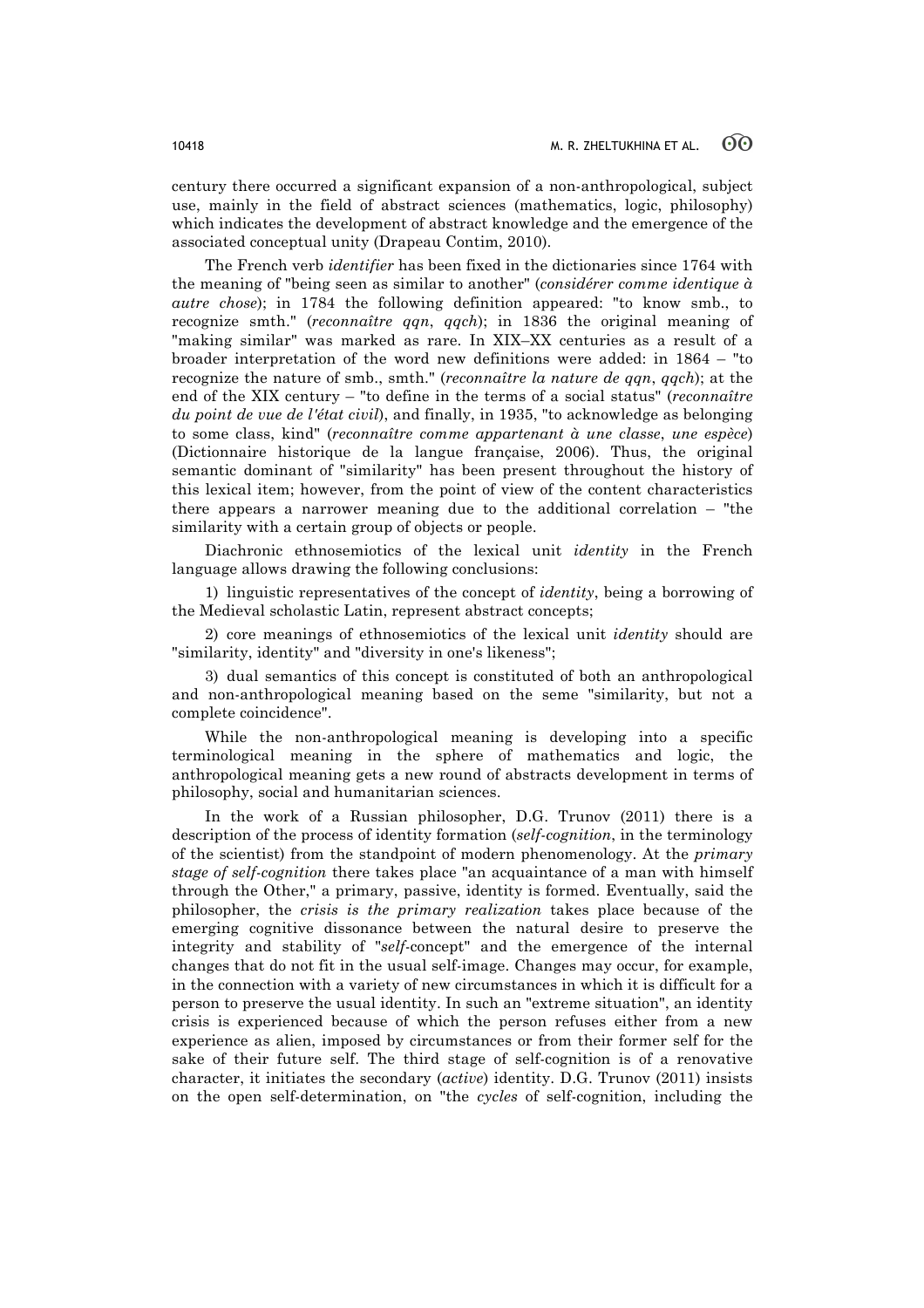*accumulation* of knowledge about the self and their *transformation*: progress and leap, continuity and transition, continuation and overcoming, peace and conflict, daily routine and drama" (Trunov, 2011).

Formulating the definition of *personal identity*, a French philosopher and sociologist P. Ricoeur (2008) separates the two poles of the manifestation of this social and cultural phenomenon, insisting on their inseparable connection: identity as *sameness* (*identité*, from lat. *idem*) and identity as *selfhood* (*ipséité*, from lat. *ipse*). The pole of "sameness" is stable and immutable in its nature, even over time, and the pole of selfhood is open to change. Thus, according to P. Ricoeur (2008), identity involves duality, while remaining at the same time immutable and changing.

We find the above mentioned position developed in the work of a French historian and sociologist J. Noiriel (2007) who analyses the evolution of French national identity and states that national identity (*identité*) is determined by two criteria: selfhood (*ipséité*) and sameness (*mêmeté*, from French *le même*, "same"). In addition, thus, he assumes hypo-hypernym relations in the system of terms describing the concept of identity. J. Noiriel (2007) believes that the criterion of *mêmeté* is realized through the understanding that all Frenchmen are identical to each other in contrast to, for example, the Germans (*tous les Français sont identiques par opposition aux Allemands*). Whereas the criterion of *ipséité* shows that all of them have the same feeling of belonging to a nation, as the history is common for all the representatives of the French society (*les Français partagent le même sentiment d'appartenance parce qu'ils ont la même histoire*). This is the case of development of H. Tajfel's ideas concerning social groups and social self-esteem, when each person believing their identity to be unique (*ipséité*), however, recognizes that there is a similar identity in the Other (*mêmeté*) due to the presence of a unified system of social and cognitive categories (values, behaviors, ideas, etc.).

The concept of *identity* is naturally dichotomic, it is based on understanding of one's self as an individual ("distinction in the oneness") and on the correlation with the Other ("otherness" or "authenticity"), and its correlation with the different aspects of the notion of *Other* can assume the following (Augé, 1992):

– so-called "exotic *Other*" (l'autre exotique), which is actualized through a certain "we" intended as identical;

– ethnic or cultural *Other* (l'autre ethnique ou culturel), represented by the pronoun "they" and the name of the ethnic group;

– social *Other* (l'autre social), involving gender, professional or political distinction.

Identity is a product of social interaction. It arises as the result of the individual projection of the expectations on the certain self and norms on others. A member of an ethnic group – and thus a carrier of a certain "ethnic identity" (according to A.P. Sadokhin is formed):

– not by the origin (biological or cultural and historical), but the role the individuals play in social interaction.

The term "sense of belonging" (*sentiment d'appartenance*) acts in many foreign publications on the problem of identity as a synonymous substitute to *collective identity* and is defined as "individual awareness of belonging to one or more referential groups and taking their basic identifying traits (values,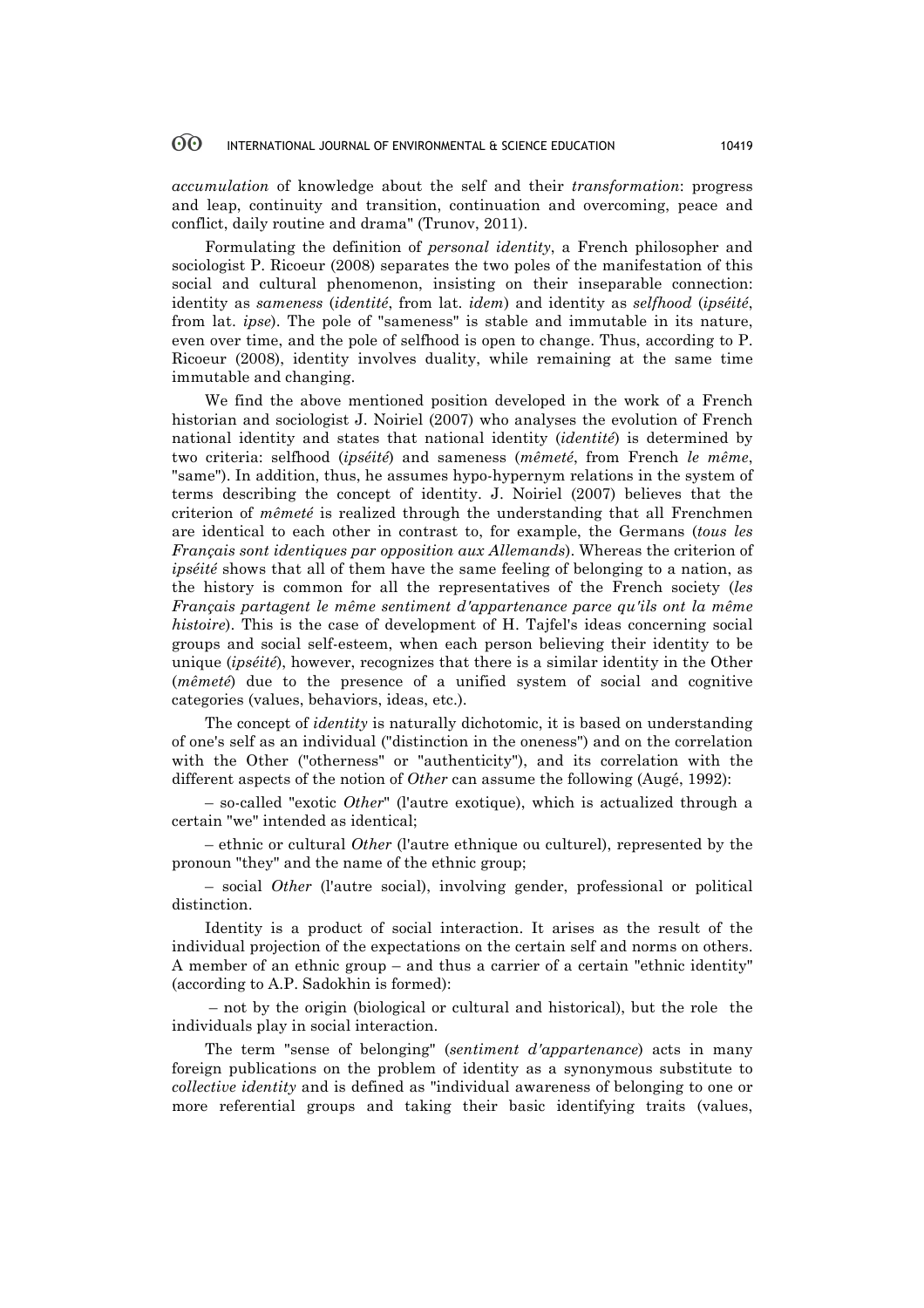behavior patterns and understanding, symbols, the collective imaginary, basic skills)" (Dictionnaire de l'altérité et des relations culturelles, 2010). Such interpretation of the problem leads to the need for consideration of the analyzed phenomenon of ethnic and cultural identity (Kulagina, 2012), or female identity (Mikhailova, 2012) in the framework of a particular social group, united by common ideas, values and dominant strategies of behavior.

One of the newest French dictionaries devoted to the problem of otherness within the framework of intercultural communication (Dictionnaire de l'altérité et des relations culturelles, 2010) features an article *Identité* in which F. Blanchet and M. Franker emphasize the procedural character of identity, believing it to be necessary to analyze this social and cultural phenomenon from constructivist positions (Dictionnaire de l'altérité et des relations culturelles, 2010). The authors correlate the concepts of *identity* and *otherness* (*identité/altérité*), believing that without the recognition of the existence of the Other and without "its right to differ" (*reconnu légitimement différent*) selfidentification of a person is impossible.

The French school of discourse linguistics was one of the first to address the identification processes in the speech. French linguists use the concepts of the subject (*I, the speaker, sujet parlant*), and the Other (*Observer*, *Autre*) to determine the identity. While communicating I, the speaker is collated with the Other and thus the distinctive features of the subject of speech are determined. The identity of the speaker is dualistic in nature as it is constructed in the process of speaking in both directions, independent from each other, but complementary: the formation of *personal identity* (*identité personnelle*) and *identity positioning* (*identité de positionnement*).

Relevant is the opinion of the French discourse linguist P. Charaudeau (2002), who suggests dividing *personal identity* into:

¾ external, possessing a psychosocial nature: it is a combination of traits that characterize the individual according to their age, gender, social status, level of affectation, etc.;

¾ internal, or discoursive, described in terms of a pragmatic interpretation of the utterance with the help of locationy categories (*modes de prise de parole*, (*ôles énonciatifs*, *modes d'intervention*) (Charaudeau, 2002).

The discursive strategy of a speaker is thus the result of various combinations of external and internal components of the personal identity of the individual. We find it essential to pay attention to the considering the positioning identity both from a formal point of view (choice of vocabulary, language register, discourse genre, etc.) and a conceptual one (in particular, in defending some ideological precepts, in the conscious or unconscious protection of a certain system of values) (Zheltukhina, 2016c). An example of the analysis of positioning identity is found in the work of O.A. Kulagina (2012), who showed that ethnic identity, otherness, and ethnic stereotypes belong to the axiological coordinates of the language world image of the French society in a diachronic perspective, diagnosing the social evolution in communication with the Other. Basic lexemes *étranger* (strange), *autre* (other) and *même* (same) prove to be typically French representatives of otherness and identity, their communicative and social relevance is determined within the mediated literary communication by the values, reflecting the knowledge of the speaker in the situation of an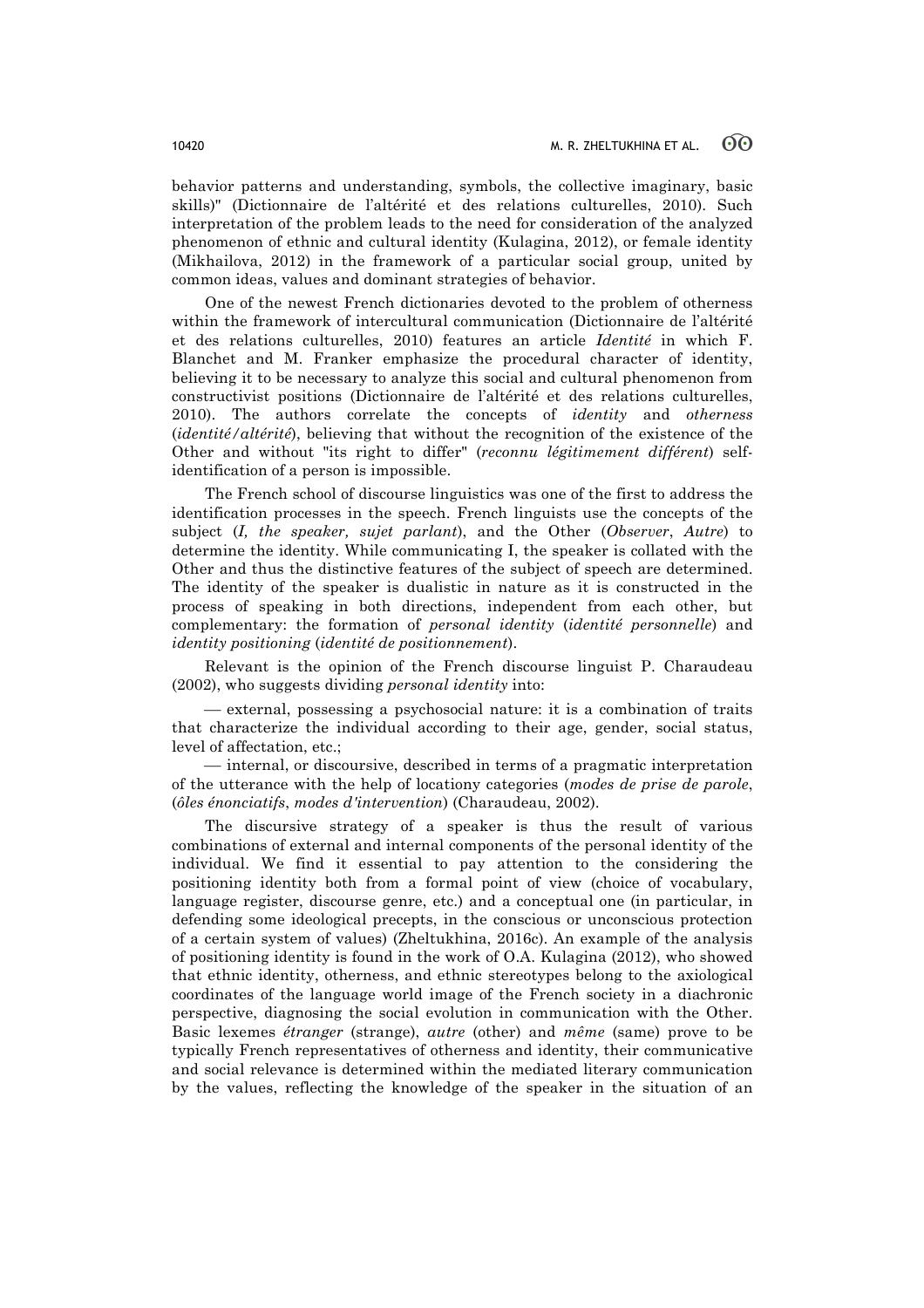ethnic and cultural dissonance caused by behavioral setting of the communicants and their social status.

Social and humanitarian scientific paradigm, which studies the identity as a complex multilevel phenomenon integrates the works of philosophers, sociologists, anthropologists, psychologists, political scientists, culturologists, linguists, discourse linguists. Thus, we can conclude that the term *identity* is in the spotlight of the modern anthropocentric vector of research and that today an interdisciplinary approach dominates the certain vector.

## **Implications and Recommendations**

Implications and recommendations for future studies are as follows. Based on findings of this study we can compare the concept "identity" in different linguistic cultures. It is recommended that interdisciplinary development of research should include complex methods of analysis of the identity as an element of human and language universes. Axiological analysis is integrated into research process of the identity in Russian and French and should be discussed by experts in their fields.

## **Disclosure statement**

No potential conflict of interest was reported by the authors.

### **Notes on contributors**

**Marina Rostislavovna Zheltukhina** holds a PhD in philology and now is a full professor of Theory of English department at the Volgograd State Socio-Pedagogical University, Volgograd, Russia.

**Larisa Georgievna Vikulova** holds a PhD in philology and now is a full professor of Roman Philology department at the Moscow City Teacher Training University, Moscow, Russia.

**Evgenia Fedorovna Serebrennikova** holds a PhD in philology and now is a full professor of Romance and Germanic Philology department at the Irkutsk State University, Irkutsk, Russia.

**Svetlana Anatolyevna Gerasimova** holds a PhD in philology and now is an assistant professor of French Language and Linguodidactics department at the Moscow City Teacher Training University, Moscow, Russia.

**Liudmila Alexandrovna Borbotko** holds a PhD in philology and now is an assistant professor of Linguistics and Translation Studies department at the Moscow City Teacher Training University, Moscow, Russia.

## **References**

Augé, M. (1992). *Non-Lieux: Introduction à une anthropologie de la surmodernité.* Paris: Éditions du Seuil, 158 p.

Barreto, A. (2004). *Exclusions et maladies d'âme.* Paris: Éditions UNESCO, 545 p.

Charaudeau, P. (2002). *Identité.* Paris: Editions du Seuil, 385 p.

Dictionary of Foreign Words. (1988). Мoscow: The Russian Language, 608 p.

Dictionnaire de l'altérité et des relations culturelles (2010). Paris: Armand Colin, 354 p.

Dictionnaire historique de la langue française. (2006). Paris: Robert, 4304 p.

Drapeau Contim, F. (2010). *Qu'est-ce que l'identité?* Paris: LIBRAIRIE PHILOSOPHIQUE, 128 p.

Kulagina, О.А. (2012). *Language Portrait of a Stranger as a Way of Representing Ethno-Cultural Dissonance in French*. Мoscow: MCU, 201 p.